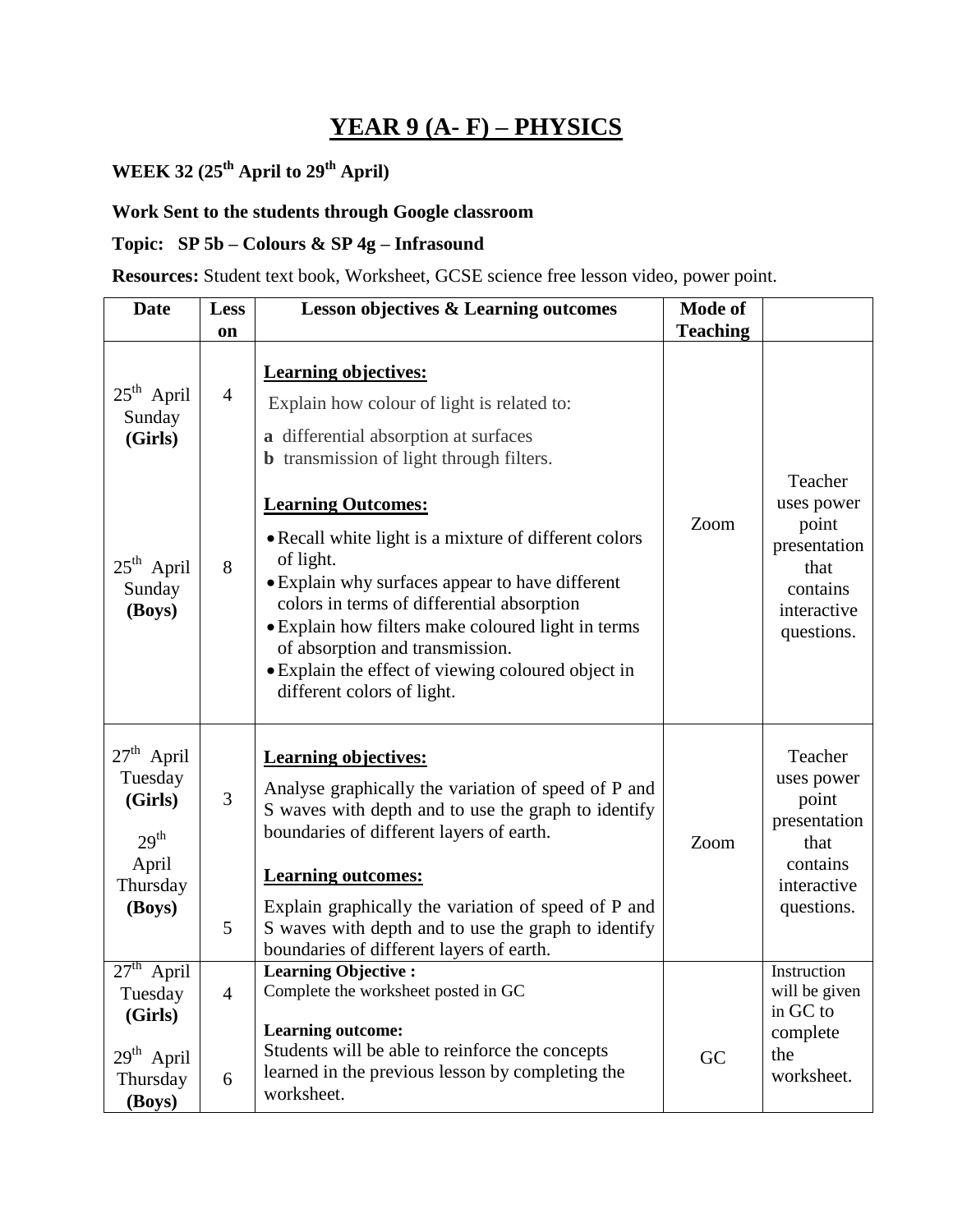## **YEAR 10 A-F -Physics**

### **WEEK 32 (25th April to 29th April)**

**Topic: CP6-** Investigating densities

**Lesson Objective**: To compare the densities of solids and liquids

**Resources:** Student text book, worksheet file, interactive power point from Board works and Online animations

[https://pbslm](about:blank)[contrib.s3.amazonaws.com/WGBH/arct15/SimBucket/Simulations/densitylab/content/index.html](about:blank)

Worksheets and Zoom link will be posted in google classroom

| <b>Date</b>                                                               | <b>Lesson</b>                  | <b>Lesson objectives &amp; Learning</b><br>outcome                                                                                                                                                           | <b>Mode of</b><br><b>Teaching</b> |                                                                                                                    |
|---------------------------------------------------------------------------|--------------------------------|--------------------------------------------------------------------------------------------------------------------------------------------------------------------------------------------------------------|-----------------------------------|--------------------------------------------------------------------------------------------------------------------|
| $25th$ April<br>Sunday<br>(Boys)<br>$25th$ April<br>Sunday<br>(girls)     | $\mathbf{1}$<br>$\overline{2}$ | L.O: Core practical 6- investigating<br>densities-density of solids<br><b>Learning outcome:</b> The students will<br>collect the readings for mass and<br>volume different solids using online<br>simulation | Zoom/<br><b>GM</b>                | Teacher gives<br>instructions to record<br>the required data using<br>the online link                              |
| $27th$ April<br>Tuesday<br>(Boys)<br>$28th$ April<br>Wednesday<br>(girls) | $\overline{5}$<br>5            | L O. Core practical 6- investigating<br>densities-density of liquids<br><b>Learning outcome:</b> Students will<br>calculate the density of different liquids<br>using the secondary data given               | Zoom/<br><b>GM</b>                | The teacher will post<br>the secondary data to<br>calculate the density of<br>different liquids using<br>the       |
| $27th$ April<br>Tuesday<br>(Boys)<br>$28th$ April<br>Wednesday<br>(girls) | 6<br>6                         | L.O: Complete the data sheet posted in<br>GC<br>Learning outcome: Students will<br>complete the worksheet and turn in GC                                                                                     | GC                                | Teacher will post the<br>datasheet in the google<br>classroom. Students<br>will solve and turn in<br>the datasheet |
| $29th$ April<br>Thursday<br>(Boys)<br>$29th$ April<br>Thursday<br>(Girls) | $\overline{4}$<br>$\mathbf{1}$ | <b>L.O</b> : Complete the textbook questions<br>page no.188 and 189<br>.Learning outcome: Students will<br>work out the questions                                                                            | Zoom/<br><b>GM</b>                | Teacher discusses the<br>answers from the<br>textbook and<br>worksheet                                             |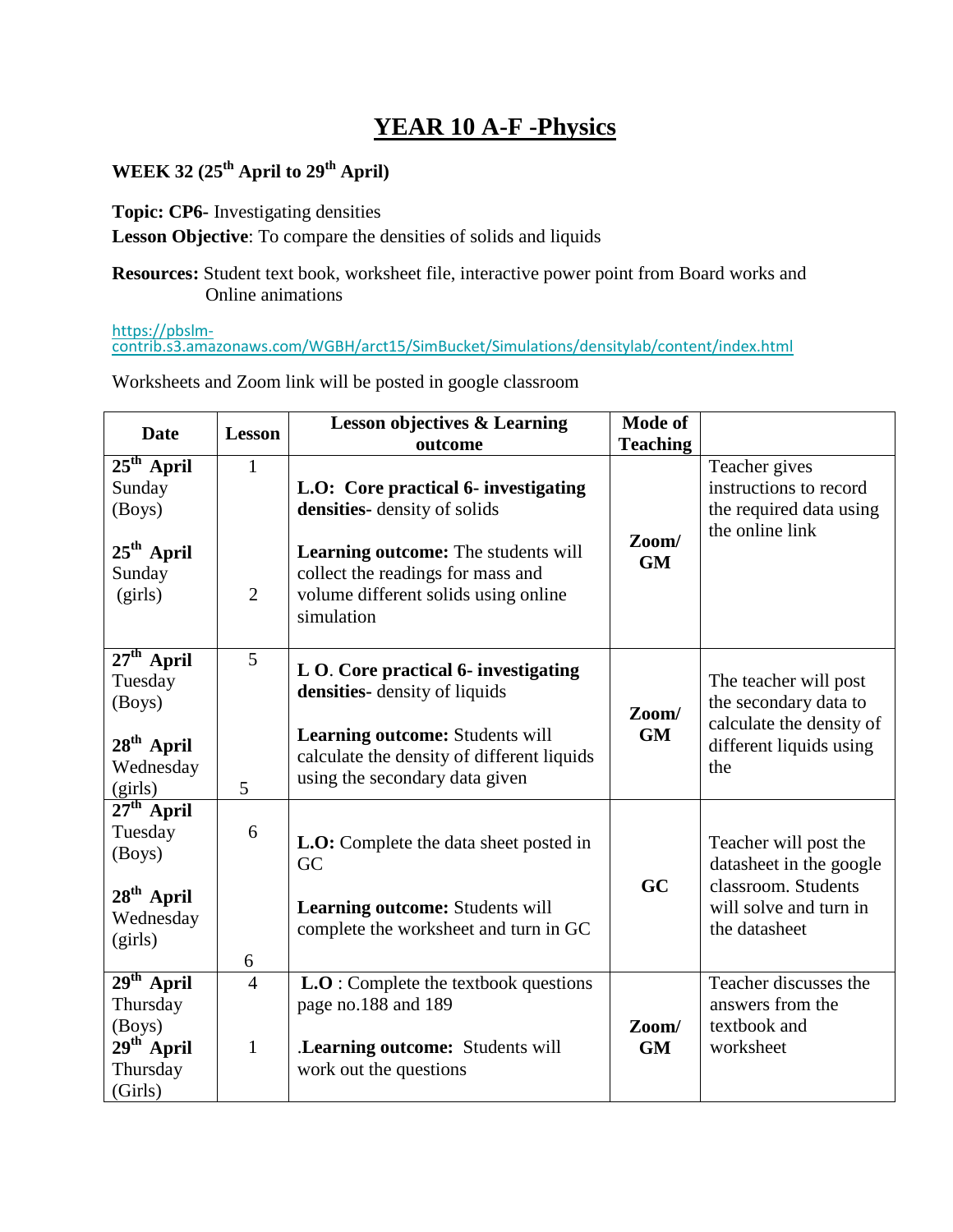## **YEAR 11 (A- F) – PHYSICS (GCSE)**

# **WEEK 32 (25th April to 29th April)**

### **Work Sent to the students through Google classroom**

| <b>Date</b>                                                                                           | Lesson                         | <b>Topic</b>                                                                                                                                                                                                                                                                                                                                                                          | <b>Mode</b><br>of<br><b>Teachi</b><br>ng |                                                                                                          |
|-------------------------------------------------------------------------------------------------------|--------------------------------|---------------------------------------------------------------------------------------------------------------------------------------------------------------------------------------------------------------------------------------------------------------------------------------------------------------------------------------------------------------------------------------|------------------------------------------|----------------------------------------------------------------------------------------------------------|
| $26th$ April<br>Mon<br>(Boys)<br>$25th$ April.<br>Sunday<br>(Girls)                                   | $\overline{4}$<br>3            | Weakening Earth's magnetic field<br>https://www.timesnownews.com/technology-<br>science/article/earth-s-magnetic-field-<br>weakening-what-does-it-mean-and-what-effect-<br>will-it-have/596482<br>Read the article and write your opinion in 5-6<br>sentences                                                                                                                         | Asy                                      | Instruction will<br>be given in the<br>Google class<br>room                                              |
| $27th$ April<br>Tuesday $-$<br>(boys)<br>$26^{\text{th}}$<br>$Monday -$<br>(girls)                    | 1&2<br>1&2                     | Are Aliens Real?<br>https://bbc.in/2VKbcVB<br>Write a short note giving your opinion                                                                                                                                                                                                                                                                                                  | GC                                       | Instruction will<br>be given in the<br>Google class<br>room                                              |
| $28th$ April.<br>Wednesda<br>$y - ($ boys $)$<br>28 <sup>th</sup> April.<br>Wednesda<br>$y - (girls)$ | $\overline{7}$<br>$\mathbf{1}$ | <b>What is a Tokomak?</b><br>Describe the condition needed for fusion<br>reaction to occur in Tokomak.<br>Why haven't practical fusion Power Stations<br>been developed yet?<br>Resources<br>https://www.theregister.co.uk/2017/09/25/geeks<br>_guide_jet/<br>https://www.youtube.com/watch?v=IU7oMISRS<br>2Y<br>Write a short note on this topic (Less than 15<br>lines) and turn in | GC                                       | Instruction will<br>be given in the<br>Google class<br>room                                              |
| $29th$ April.<br>Thursday<br>$-(\mathbf{boys})$<br>29 <sup>th</sup> April.<br>Thursday<br>$-(girls)$  | $\overline{7}$<br>3            | <b>Buoyancy</b><br>Why do fluids exert an upward <b>buoyant force</b> on<br>submerged objects?<br>Describe upthrust, floating and sinking.                                                                                                                                                                                                                                            | Asy                                      | Teacher will<br>post a power<br>point and<br>instruction will<br>be given in the<br>Google class<br>room |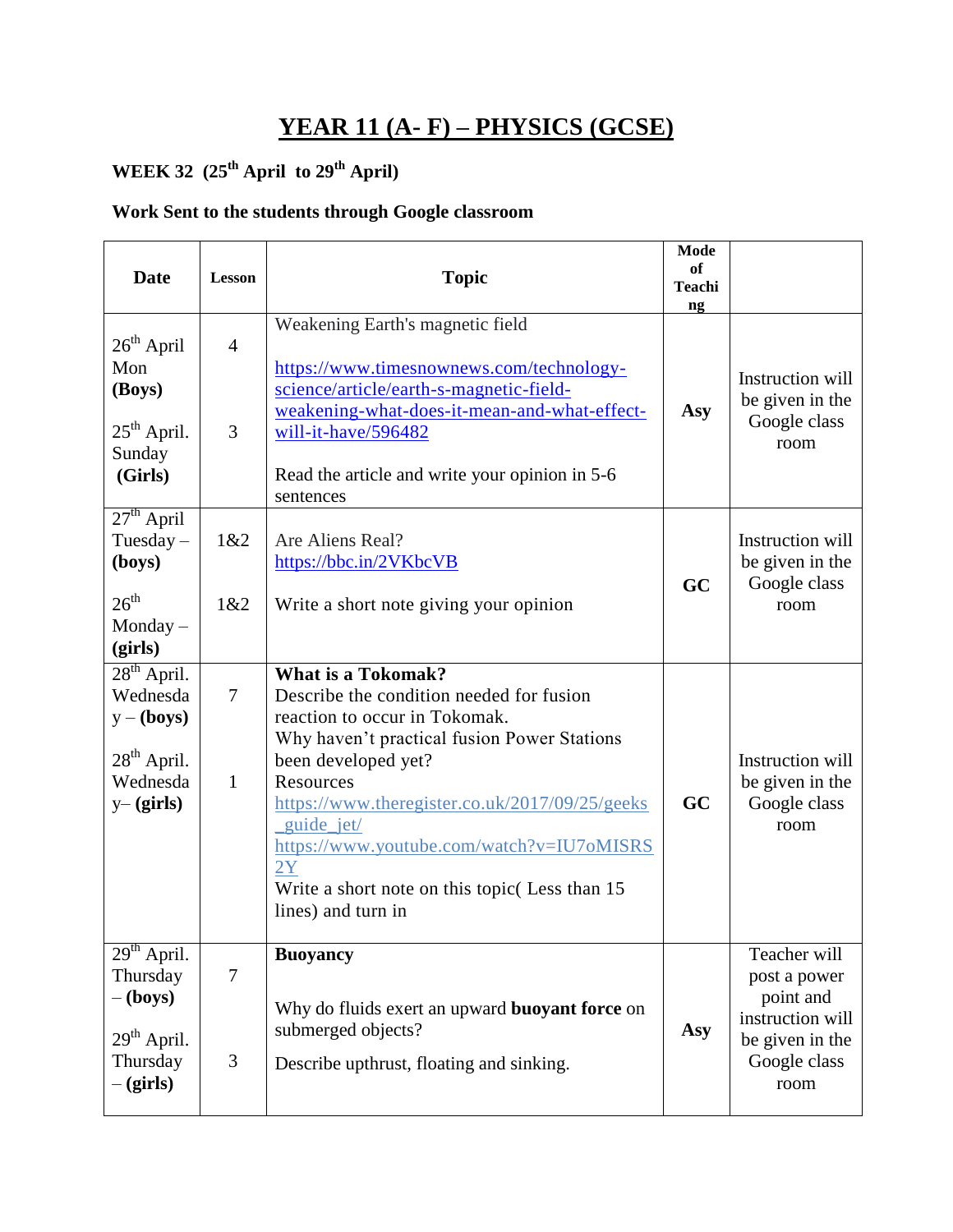## **YEAR 11 G/H (IGCSE) – PHYSICS**

### **WEEK 32 (25th April to 29th April)**

### **Work Sent to the students through Google classroom**

| <b>Date</b>                                                       | <b>Lesson</b>  | <b>Topic</b>                                                                                                                                                                                                                                                                                                                                                                   | <b>Mode</b><br>of<br><b>Teachi</b><br>ng |                                                                                                          |
|-------------------------------------------------------------------|----------------|--------------------------------------------------------------------------------------------------------------------------------------------------------------------------------------------------------------------------------------------------------------------------------------------------------------------------------------------------------------------------------|------------------------------------------|----------------------------------------------------------------------------------------------------------|
| $26th$ April<br>Monday<br>(boys<br>$\&$ girls)                    | 8              | Weakening Earth's magnetic field<br>https://www.timesnownews.com/technology-<br>science/article/earth-s-magnetic-field-<br>weakening-what-does-it-mean-and-what-effect-<br>will-it-have/596482<br>Read the article and write your opinion in 5-6<br>sentences                                                                                                                  | Asy                                      | Instruction will<br>be given in the<br>Google class<br>room                                              |
| $27th$ April<br>Tuesday<br>(boys $\&$<br>girls)                   | 7 & 8          | Are Aliens Real?<br>https://bbc.in/2VKbcVB<br>Write a short note giving your opinion                                                                                                                                                                                                                                                                                           | GC                                       | Instruction will<br>be given in the<br>Google class<br>room                                              |
| $28th$ April<br>Wednesda<br>y<br>(boys $\&$<br>girls)             | 8              | What is a Tokomak?<br>Describe the condition needed for fusion<br>reaction to occur in Tokomak.<br>Why haven't practical fusion Power Stations<br>been developed yet?<br>Resources<br>https://www.theregister.co.uk/2017/09/25/geeks<br>_guide_jet/<br>https://www.youtube.com/watch?v=IU7oMISRS<br>2Y<br>Write a short note on this topic (Less than 15<br>lines) and turn in | GC                                       | Instruction will<br>be given in the<br>Google class<br>room                                              |
| 29 <sup>th</sup> April<br>Thursday<br>$(\text{boys}\&)$<br>girls) | $\overline{2}$ | <b>Buoyancy</b><br>Why do fluids exert an upward <b>buoyant force</b> on<br>submerged objects?<br>Describe upthrust, floating and sinking.                                                                                                                                                                                                                                     | Asy                                      | Teacher will<br>post a power<br>point and<br>instruction will<br>be given in the<br>Google class<br>room |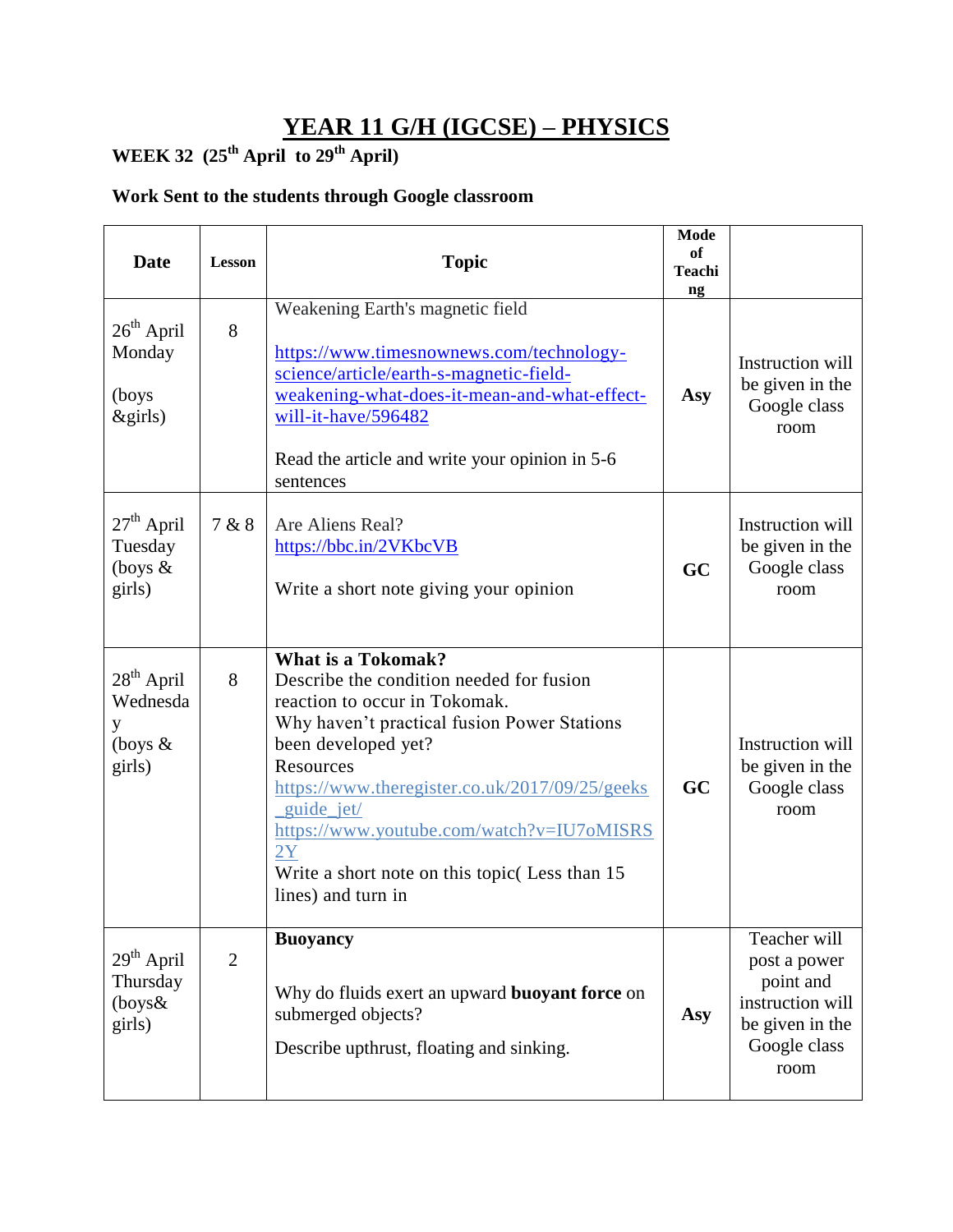## **YEAR 12 A/ B – PHYSICS**

**WEEK 32 (25th April to 29th April) - 3** lessons for both batches

**Work sent to the students through:** Whatsapp group / Google classroom / Zoom Learning Platform

#### **Topic: 5.22 Stationary waves**

**Resources:** Student text book, worksheet file, interactive power point from Board works and Online animations

| Date &<br><b>Class</b>                                                    | <b>Lesso</b><br>$\mathbf n$      | <b>Lesson objectives &amp; Learning outcomes</b>                                                                                                                                                                                                                                                                                                                                       | Mode of<br>teaching |                                                                                                                             |
|---------------------------------------------------------------------------|----------------------------------|----------------------------------------------------------------------------------------------------------------------------------------------------------------------------------------------------------------------------------------------------------------------------------------------------------------------------------------------------------------------------------------|---------------------|-----------------------------------------------------------------------------------------------------------------------------|
|                                                                           |                                  | L.Objective - CORE PRACTICAL 7:                                                                                                                                                                                                                                                                                                                                                        |                     |                                                                                                                             |
| $25th$ April<br>Sunday<br>$-12B$<br>$27th$ April                          | 6                                | Investigate the effects of length, tension and mass<br>per unit length on the frequency of a vibrating<br>string or wire.<br><b>Learning outcome:</b><br>• Identify the factors affect the frequency of<br>standing waves on a string.                                                                                                                                                 | Zoom                | Breakout session in<br>groups to plan the<br>experiment to<br>investigate the<br>effects of length,<br>tension and mass per |
| Tuesday<br>$-12A$                                                         | $\overline{4}$                   | • Plan how to investigate the effects of length,<br>tension and mass per unit length on the<br>frequency of a vibrating string or wire.<br>State how the results will be used.<br>Consider the uncertainties involved.                                                                                                                                                                 |                     | unit length on the<br>frequency of a<br>vibrating string or<br>wire.                                                        |
| $25th$ April<br>Sunday<br>$-12B$                                          | $\overline{7}$                   | L.Objective – Show an understanding of<br>experiments that demonstrate the formation of<br>stationary waves using microwaves.                                                                                                                                                                                                                                                          | Zoom                | Teacher uses power<br>point presentation<br>and simulations to                                                              |
| 29 <sup>th</sup> April<br>Thursday<br>$-12A$                              | $\mathbf{1}$                     | <b>Learning outcome:</b><br>Discuss the experimental setup required for the<br>formation of stationary waves using<br>microwaves.<br>Discuss the conditions needed for the<br>formation of a stationary wave.<br>Explain how measurements could be taken and<br>$\bullet$<br>used later to find the wavelength.<br>https://www.youtube.com/watch?v=7_ZsPItG<br>$\bullet$<br><b>LUO</b> |                     | explain the expt<br>using microwaves<br>and helps students to<br>attain the objectives.                                     |
| $28th$ April<br>Wednesday<br>$-12B$<br>29 <sup>th</sup> April<br>Thursday | $\overline{3}$<br>$\overline{2}$ | <b>L.Objective</b> – Describe the formation of<br>stationary waves in open and closed end pipes.<br><b>Learning outcomes-</b><br>Realise that stationary waves can be produced<br>in open and closed pipes.                                                                                                                                                                            | Zoom                | Teacher use<br>simulations and<br>video to explain the<br>the formation of<br>stationary waves in                           |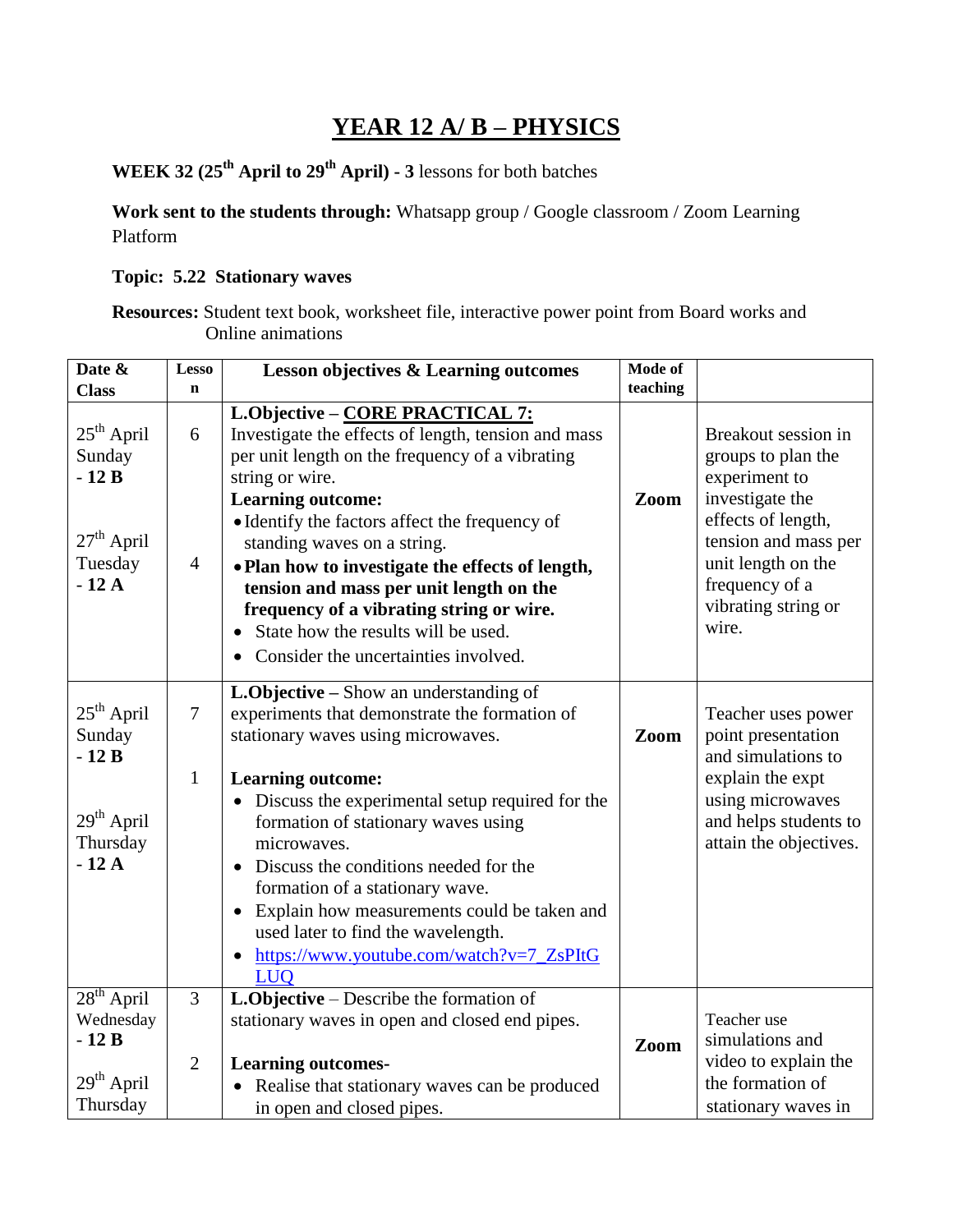| $-12A$ | Identify the different modes of vibration in      | open and closed end |
|--------|---------------------------------------------------|---------------------|
|        | open and closed end pipes.                        | pipes.              |
|        | • Derive equations for the frequency of wave in   |                     |
|        | open and closed pipes                             |                     |
|        | • Realise that only odd harmonics are possible in |                     |
|        | closed pipe and all harmonics are possible for    |                     |
|        | open pipes.                                       |                     |
|        |                                                   |                     |

 **HOMEWORK:** Complete the exam style questions from worksheet.

# **YEAR 12A/ B –PHYSICS**

**WEEK 32 (25th April to 29th April) - (3 lessons)** 

**Work sent to the students through:** Google classroom / Zoom Learning Platform

**Topic: Optics**

**Resources:** Student text book, worksheet file, interactive power point from Board works and Online PHET simulations

| <b>Date</b>                      | <b>Class</b> | <b>Lesson</b> | <b>Lesson objectives &amp; Learning outcomes</b>                                                                                                                             | <b>Mode of</b> |                                              |
|----------------------------------|--------------|---------------|------------------------------------------------------------------------------------------------------------------------------------------------------------------------------|----------------|----------------------------------------------|
|                                  |              |               |                                                                                                                                                                              | teaching       |                                              |
| April 25 <sup>th</sup><br>Sunday | 12 A         | 8             | <b>Learning objectives:</b><br>Analyse the Investigation of the lens formula                                                                                                 | Zoom           | Teacher uses<br>power point                  |
| April 27 <sup>th</sup>           |              |               | Revisit the formation of a virtual image by a<br>concave lens                                                                                                                |                | presentation<br>and breakout<br>sessions for |
| Tuesday                          | 12B          | 6             | <b>Learning Outcomes:</b>                                                                                                                                                    |                | students to                                  |
|                                  |              |               | Carry out a virtual experiment to measure the<br>position of the real image formed on a screen as<br>a bright object is moved from a great distance<br>toward a convex lens. |                | collaborate and<br>attain the<br>objectives  |
|                                  |              |               | Once students have completed this exercise<br>they should plot a graph of $1/v$ against $1/u$                                                                                |                |                                              |
|                                  |              |               | Complete numerical questions on Lens<br>equation with concave lenses                                                                                                         |                |                                              |
| April $26th$<br>Monday           | 12A          | 1             | <b>Learning objectives:</b><br>Use the lens formula to calculate image.<br>magnification.                                                                                    | Zoom           | Teacher uses<br>power point                  |